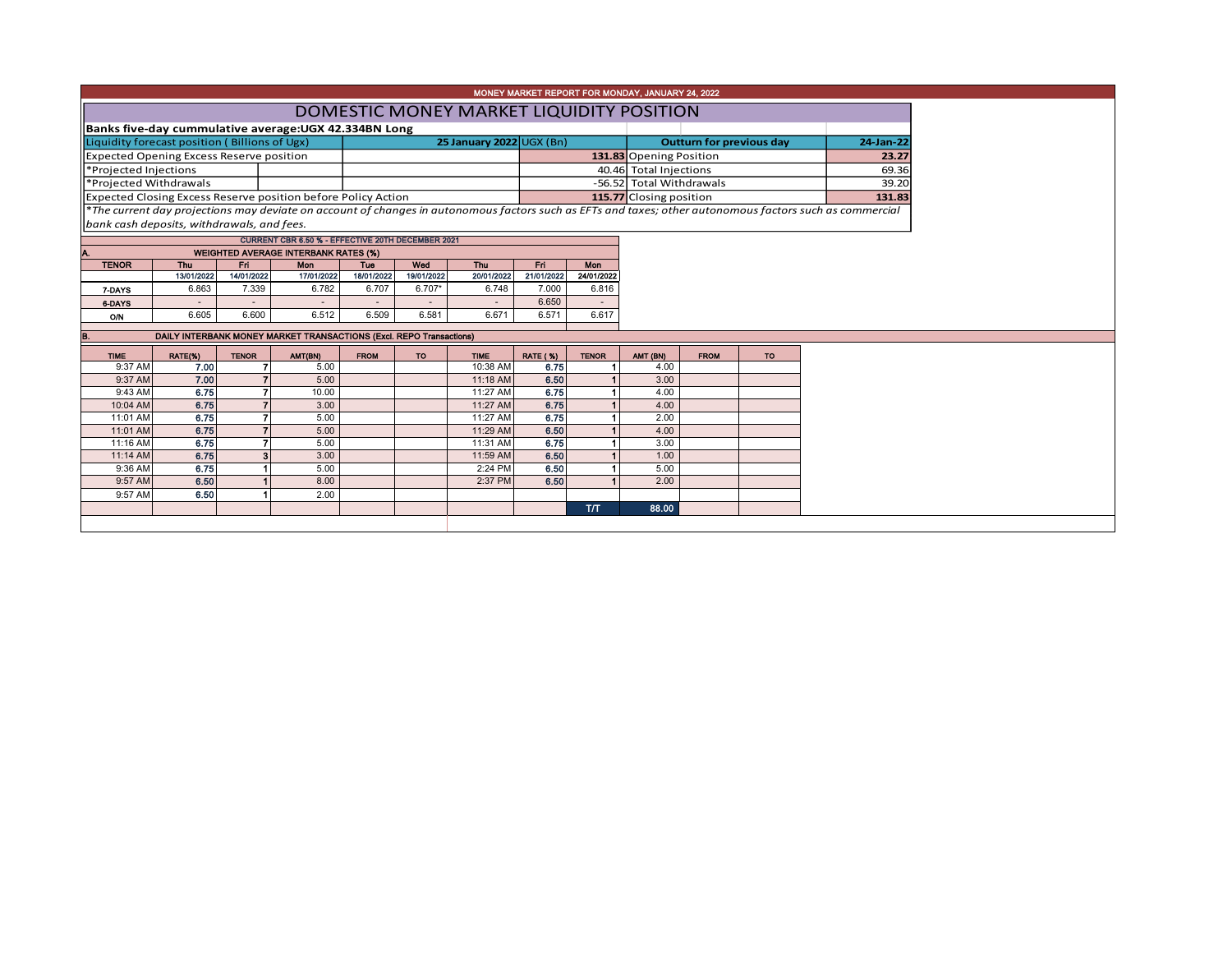| IC.                                       |                                                                                       |                         | <b>CBR AND THE 7- DAY WAR INTERBANK RATES</b>                                              |                 |                                    |                                          |                                        |                 |                                                                 |                 |                 |                 |                  |            |            |
|-------------------------------------------|---------------------------------------------------------------------------------------|-------------------------|--------------------------------------------------------------------------------------------|-----------------|------------------------------------|------------------------------------------|----------------------------------------|-----------------|-----------------------------------------------------------------|-----------------|-----------------|-----------------|------------------|------------|------------|
| 9.500<br>9.000                            |                                                                                       |                         |                                                                                            |                 |                                    |                                          |                                        |                 |                                                                 |                 |                 |                 |                  |            |            |
| 8.500<br>8.000                            |                                                                                       |                         |                                                                                            |                 |                                    |                                          |                                        |                 |                                                                 |                 |                 |                 |                  |            |            |
| 7.500                                     |                                                                                       |                         |                                                                                            |                 |                                    |                                          |                                        |                 |                                                                 |                 |                 |                 |                  |            |            |
| 7.000<br>6.500                            | 244 mentii.                                                                           |                         |                                                                                            |                 |                                    |                                          |                                        |                 |                                                                 |                 |                 |                 |                  |            |            |
| 6.000                                     |                                                                                       |                         |                                                                                            |                 |                                    |                                          |                                        |                 |                                                                 |                 |                 |                 |                  |            |            |
| 5.500<br>5.000                            |                                                                                       |                         |                                                                                            |                 |                                    |                                          |                                        |                 |                                                                 |                 |                 |                 |                  |            |            |
| 4.500                                     |                                                                                       |                         |                                                                                            |                 |                                    |                                          |                                        |                 |                                                                 |                 |                 |                 |                  |            |            |
| 4.000                                     | 11/01/2022                                                                            | 12/01/2022              |                                                                                            | 13/01/2022      |                                    | 14/01/2022                               | 17/01/2022                             |                 | 18/01/2022                                                      |                 | 19/01/2022      | 20/01/2022      |                  | 21/01/2022 | 24/01/2022 |
|                                           |                                                                                       |                         |                                                                                            |                 |                                    |                                          |                                        |                 |                                                                 |                 |                 |                 |                  |            |            |
|                                           |                                                                                       |                         |                                                                                            |                 |                                    |                                          |                                        |                 | • Overnight WAR -7-day WAR - CBR rate -Upper bound -Lower bound |                 |                 |                 |                  |            |            |
|                                           |                                                                                       |                         | MONETARY POLICY OPERATIONS MATURITIES PROFILE: (27-JAN- 2022 TO 18-AUG- 2022)              |                 |                                    |                                          |                                        |                 |                                                                 |                 |                 |                 |                  |            |            |
| <b>DATE</b>                               |                                                                                       | <b>THUR</b>             | <b>THUR</b>                                                                                |                 | <b>THUR</b>                        | <b>THUR</b>                              | <b>THUR</b>                            | <b>THUR</b>     | <b>THUR</b>                                                     | <b>THUR</b>     | <b>THUR</b>     | <b>THUR</b>     | <b>TOTAL</b>     |            |            |
|                                           | 27-Jan-22                                                                             | 03-Feb-22               | 10-Feb-22                                                                                  | 17-Feb-22       | 24-Feb-22                          | 03-Mar-22                                | 10-Mar-22                              | 17-Mar-22       | 31-Mar-22                                                       | 14-Apr-22       | 04-Aug-22       | 18-Aug-22       |                  |            |            |
| <b>REPO</b>                               | 171.21                                                                                | $\sim$                  | $\sim$                                                                                     | $\sim$          | $\sim$                             | $\sim$                                   | $\sim$                                 | $\sim$          | $\sim$                                                          | $\sim$          | $\sim$          | $\sim$          | 171.21           |            |            |
| <b>REV REPO</b><br><b>BOU BILL/DEPO A</b> | $\sim$<br>103.50                                                                      | $\sim$<br>29.20         | $\sim$<br>20.00                                                                            | $\sim$<br>43.00 | $\sim$<br>10.00                    | $\sim$<br>2.30                           | $\sim$<br>5.60                         | $\sim$<br>24.00 | $\sim$<br>5.09                                                  | $\sim$<br>30.00 | $\sim$<br>33.00 | $\sim$<br>26.60 | $\sim$<br>332.29 |            |            |
| <b>TOTALS</b>                             | 274.71                                                                                | 29.20                   | 20.00                                                                                      | 43.00           | 10.00                              | 2.30                                     | 5.60                                   | 24.00           | 5.09                                                            | 30.00           | 33.00           | 26.60           | 503.50           |            |            |
|                                           |                                                                                       |                         | Total O/S Deposit Auction & BOU Bill balances held by BOU up to 18 AUGUST 2022: UGX 332 BN |                 |                                    |                                          |                                        |                 |                                                                 |                 |                 |                 |                  |            |            |
|                                           |                                                                                       |                         | Total O/S Repo, Reverse Repo, BOU Bill balances held by BOU: UGX 503 BN                    |                 |                                    |                                          |                                        |                 |                                                                 |                 |                 |                 |                  |            |            |
|                                           | (EI) STOCK OF TREASURY SECURITIES                                                     |                         |                                                                                            |                 | Eii)                               | <b>MONETARY POLICY MARKET OPERATIONS</b> |                                        |                 |                                                                 |                 |                 |                 |                  |            |            |
|                                           | LAST TBIILS ISSUE DATE: 20-JANUARY-2022                                               |                         |                                                                                            |                 |                                    |                                          | (VERTICAL REPOS, REV-REPOS & BOU BILL) |                 |                                                                 |                 |                 |                 |                  |            |            |
|                                           | On-the-run O/S T-BILL STOCKs (Bns-UGX)                                                |                         | 7.054.97                                                                                   | 25/01/2022      | OMO                                | <b>ISSUE DATE</b>                        | <b>AMOUNT</b>                          | <b>WAR</b>      | <b>RANGE</b>                                                    | <b>TENOR</b>    |                 |                 |                  |            |            |
|                                           | On-the-run O/S T-BONDSTOCKs(Bns-UGX)                                                  |                         | 22,077.48<br>29,132.45                                                                     | 25/01/2022 REPO | <b>REVREPO</b>                     | 17-Dec<br>21-Dec                         | 160.00<br>192.00                       | 6.500<br>6.500  |                                                                 | 6               |                 |                 |                  |            |            |
| O/S=Outstanding                           | TOTAL TBILL & TBOND STOCK- UGX                                                        |                         |                                                                                            |                 | <b>REPO</b>                        | $23$ -Dec                                | 251.00                                 | 6.500           |                                                                 |                 |                 |                 |                  |            |            |
| <b>MATURITY</b>                           | <b>TOTAL STOCK</b>                                                                    | <b>YTM (%)</b>          | <b>CHANGE IN</b>                                                                           |                 | <b>REPO</b>                        | 27-Dec                                   | 247.00                                 | 6.500           |                                                                 | 3               |                 |                 |                  |            |            |
|                                           | (BN UGX)                                                                              | AT CUT OFF <sup>®</sup> | $\mathbf{Y}$ TM $(+/.)$                                                                    |                 | <b>REPO</b>                        | 30-Dec                                   | 366.50                                 | 6.500           |                                                                 | $\overline{7}$  |                 |                 |                  |            |            |
| 91                                        | 112.21                                                                                | 6.501                   | 0.000                                                                                      |                 | <b>REPO</b>                        | $31$ -Dec                                | 392.00                                 | 6.500           |                                                                 | 3               |                 |                 |                  |            |            |
| 182                                       | 434.24                                                                                | 8.400                   | 0.000                                                                                      |                 | <b>REPO</b>                        | $05 - Jan$                               | 273.00                                 | 6.500           |                                                                 |                 |                 |                 |                  |            |            |
| 364                                       | 6.508.52                                                                              | 10.000                  | $-0.400$                                                                                   |                 | <b>BOU BILL</b>                    | 06-Jan                                   | 9.95                                   | 6.906           |                                                                 | 28              |                 |                 |                  |            |            |
| 2YR                                       | 257.11                                                                                | 11.000                  | 1.000                                                                                      |                 | <b>BOU BILL</b>                    | $06$ -Jan                                | 2.28                                   | 7.149           |                                                                 | 56              |                 |                 |                  |            |            |
| 3YR                                       | $\sim$                                                                                | 13.100                  | 1.710                                                                                      |                 | <b>BOU BILL</b>                    | 06-Jan -                                 | 5.09                                   | 7.452           |                                                                 | 84              |                 |                 |                  |            |            |
| 5YR                                       | 1,119.91                                                                              | 14.390                  | 1.390                                                                                      |                 | <b>REPO</b>                        | $06$ -Jan $-$                            | 374.00                                 | 6.500           |                                                                 | $\overline{7}$  |                 |                 |                  |            |            |
| <b>10YR</b>                               | 10.405.20                                                                             | 14.000                  | 0.261                                                                                      |                 | <b>REVREPO</b>                     | 11-Jan                                   | 185.00                                 | 6.500           |                                                                 | $\overline{2}$  |                 |                 |                  |            |            |
| 15YR                                      | 8.486.42                                                                              | 15.900                  | 0.400                                                                                      |                 | <b>REPO</b>                        | 14-Jan                                   | 242.00                                 | 6.500           |                                                                 | $\overline{3}$  |                 |                 |                  |            |            |
| <b>20YR</b>                               | 1,808.84                                                                              | 15,900                  | 0.400                                                                                      |                 | <b>REPO</b>                        | 17-Jan                                   | 232.00<br>268.00                       | 6.500           |                                                                 | 3               |                 |                 |                  |            |            |
|                                           |                                                                                       |                         |                                                                                            |                 |                                    |                                          |                                        |                 |                                                                 |                 |                 |                 |                  |            |            |
|                                           | Cut OFF is the lowest price/ highest yield that satisfies the auction awarded amount. |                         |                                                                                            |                 | <b>REPO</b>                        | 19-Jan                                   |                                        | 6.500           |                                                                 |                 |                 |                 |                  |            |            |
|                                           |                                                                                       |                         |                                                                                            |                 | <b>BOU BILL</b>                    | 20-Jan                                   | 42.77                                  | 6.906           |                                                                 | 28              |                 |                 |                  |            |            |
|                                           |                                                                                       |                         |                                                                                            |                 | <b>BOU BILL</b><br><b>BOU BILL</b> | 20-Jan<br>20-Jan                         | 23.74<br>29.50                         | 7.143<br>7.398  |                                                                 | 56<br>84        |                 |                 |                  |            |            |

WAR-Weighted Average Rate